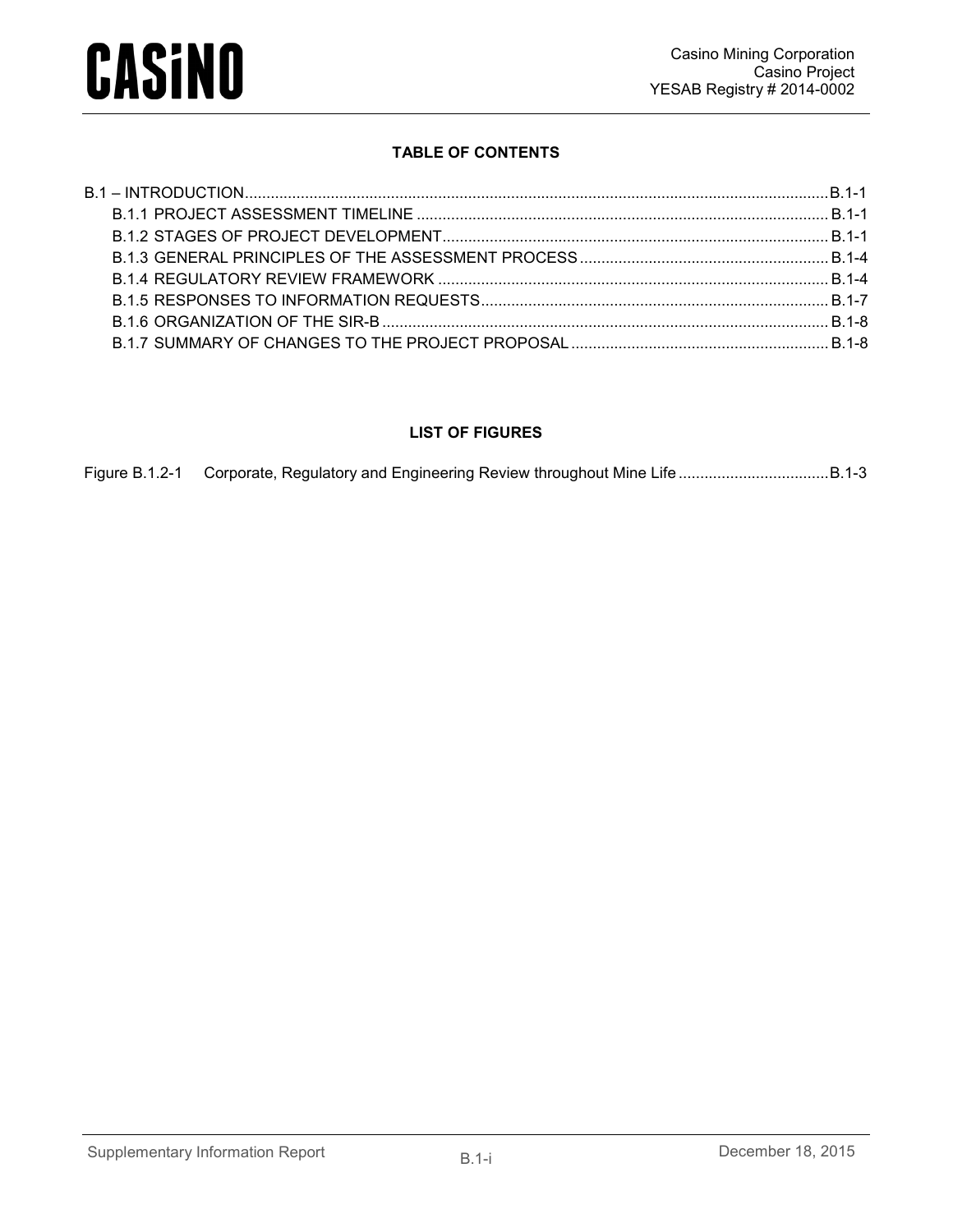#### **B.1 – INTRODUCTION**

#### <span id="page-1-1"></span><span id="page-1-0"></span>B.1.1 PROJECT ASSESSMENT TIMELINE

Casino Mining Corporation (CMC) submitted a Project Proposal under the *Yukon Environmental and Socioeconomic Assessment Act* (YESAA) to the Yukon Environmental and Socio-economic Assessment Board (YESAB) on January 3, 2014. The Project Proposal contained five volumes and 25 chapters of documentation to support the assessment of the Project under the YESAA regulations. As production capacity of the proposed Project is greater than 300 tonnes per day, the Project is subject to an Executive Committee Screening for the proposed construction, decommissioning and closure activities.

On May 23, 2014, CMC requested that YESAB place the review of the Project on hold for up to 180 days to enable CMC to continue engagement with affected First Nations. YESAB granted the request on June 2, 2014. The hold period was lifted on November 27, 2014, and YESAB issued the *Adequacy Review Report: Project Assessment 2014-0002, Casino Mine* on January 27, 2015.

CMC submitted a response to that Adequacy Review Report on March 16, 2015, in the form of a Supplementary Information Report (SIR-A) for evaluation by YESAB. After review of the SIR-A, YESAB issued *Adequacy Review Report Information Request No.2: Project Assessment 2014-0002, Casino Mine (ARR-2) on May 15, 2015.* 

This Supplementary Information Report (SIR-B) has been written to respond to ARR-2. The information contained in SIR-B supplements information previously provided in the Project Proposal, and in Supplementary Information Report (SIR-A) submitted on March 16, 2015. There have been no changes to the conclusions of potential effects and determinations of significance presented in the Proposal.

#### <span id="page-1-2"></span>B.1.2 STAGES OF PROJECT DEVELOPMENT

CMC urges the Executive Committee to allow the environmental assessment to begin. CMC has made every effort to involve stakeholders in the development and evolution of the Casino Project over the 8 year project development process. Almost \$70 million dollars have been spent and considerable effort has been made, all with a view to responsibly develop the Casino Project. These efforts commenced in 2008 and have continued throughout the environmental assessment and include:

- Early and frequent meetings with identified First Nation Governments;
- Three Cooperation Agreements signed between CMC and the [Selkirk First Nation,](http://www.casinomining.com/news/older_news/index74f7.html?&content_id=198) [Little](http://www.casinomining.com/news/older_news/indexddd0.html?&content_id=202)  [Salmon/Carmacks First Nation,](http://www.casinomining.com/news/older_news/indexddd0.html?&content_id=202) and [Tr'ondëk Hwëch'in](http://www.casinomining.com/news/2015/index2f3c.html?&content_id=240) and commitments to ongoing engagement;
- Pre-submission meetings with YESAB;
- On-going Project Updates with Yukon Government and Federal Government; and
- Regular updates to the public and land tenure holders on Project development.

The Casino Project has consequently evolved over the duration of these consultations to take into consideration the concerns and feedback of these stakeholders to refine the Project components to be the most acceptable from an environmental and socio-economic perspective. These refinements include:

- Positioning the road route to avoid areas of importance to First Nations;
- Minimizing the Project footprint to avoid impacts to the Yukon River;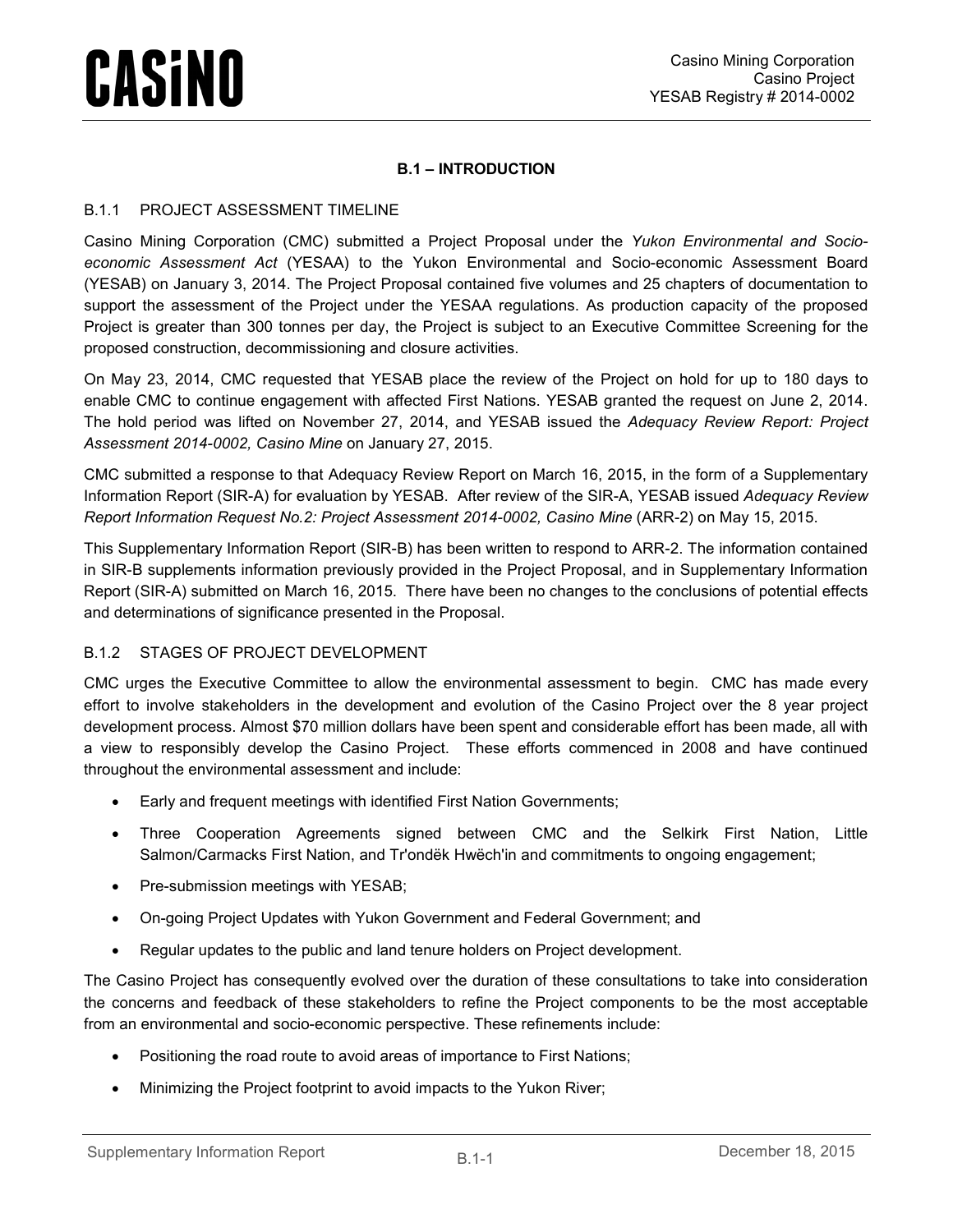- Placement of all Project infrastructure in a single watershed with zero discharge during operations and a single, controlled point of discharge during closure;
- Mine waste disposal in a single facility to minimize impacts to fish bearing aquatic systems;
- Subaqueous co-disposal of tailings and waste rock in accordance with metal leaching/acid mine drainage prevention best management practices;
- Incorporation of proven treatment systems to ensure environmental protection in perpetuity; and
- Advancing project engineering to a feasibility study level prior to the Submission of the Project Proposal to ensure that the proposed project is technically viable.

CMC has also committed to the on-going incorporation of environmental and socio-economic oversight beyond the environmental assessment phase through the following initiatives:

- **Independent Engineering Review Panel** (IERP): The purpose of IERP is to provide independent expert advice on the engineering design, construction, operations and closure planning stages of the tailings management facility (TMF) and heap leach facility (HLF). While CMC has voluntarily created the IERP for the Casino Project, independent tailings dam review boards have become mandatory for *operating* mines in British Columbia, and guidance for independent audits or assessments are outlined by the Mining Association of Canada in their *Guide to the Management of Tailings Facilities*, also intended for operating facilities.
- **The International Cyanide Management Code** (ICMC): As a signatory, CMC will comply with the Principles and Standards of Practice that make up with ICMC. Once operational, CMC will seek certification in compliance with the ICMC, which will require meeting performance goals and objectives as detailed by the International Cyanide Management Institute.
- **The Mining Association of Canada** (MAC): As a member, CMC will meet the guiding principles of the Towards Sustainable Mining (TSM) initiative, thereby obtaining the highest level of environmental and social commitments for modern mining companies in Canada. Through the TSM initiative, CMC will provide communities with valuable information on how its operation is faring in important areas, such as community outreach, tailings management, and biodiversity.
- **Stakeholder engagement:** CMC will initiate working groups for the continued involvement of affected First Nations, Territorial and Federal Governments and communities of interest throughout the detailed design, construction, operations and closure phases, including:
	- o **TMF Working Group**: a working group to engage in technical review and discussion relating to the design and operation of the Tailings Management Facility;
	- o **Wildlife Working Group**: a working group to review and provide advice on all aspects of the Wildlife Mitigation and Monitoring Plan; and
	- o **Other Groups:** CMC will initiate other working groups, as required, to review and provide insight on key components of the Project.

The process of corporate and regulatory review, approval, and oversight is illustrated in [Figure B.1.2-1.](#page-3-0)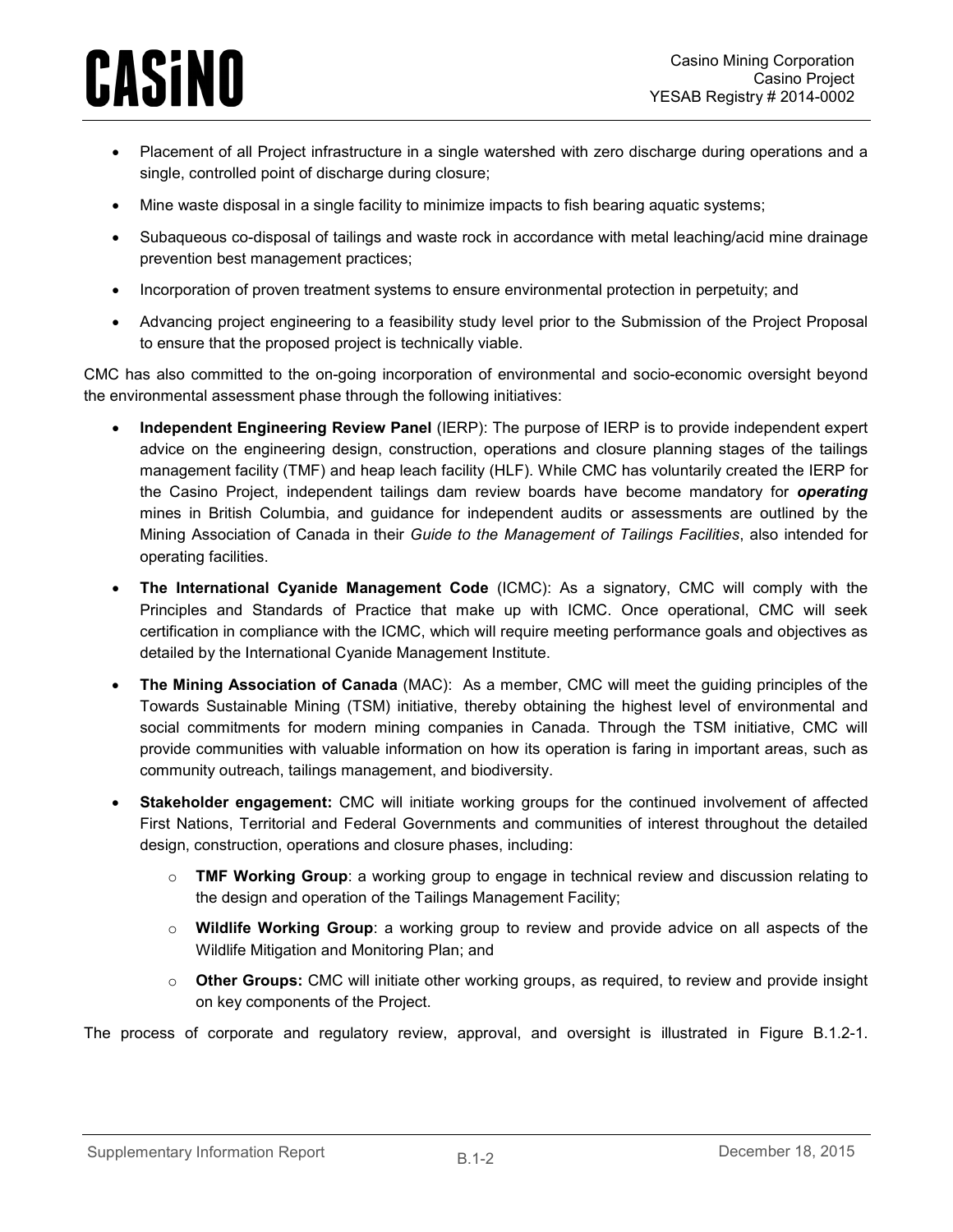

#### **Figure B.1.2-1 Corporate, Regulatory and Engineering Review throughout Mine Life**

<span id="page-3-0"></span>Supplementary Information Report and Equation  $B.1-3$  B.1-3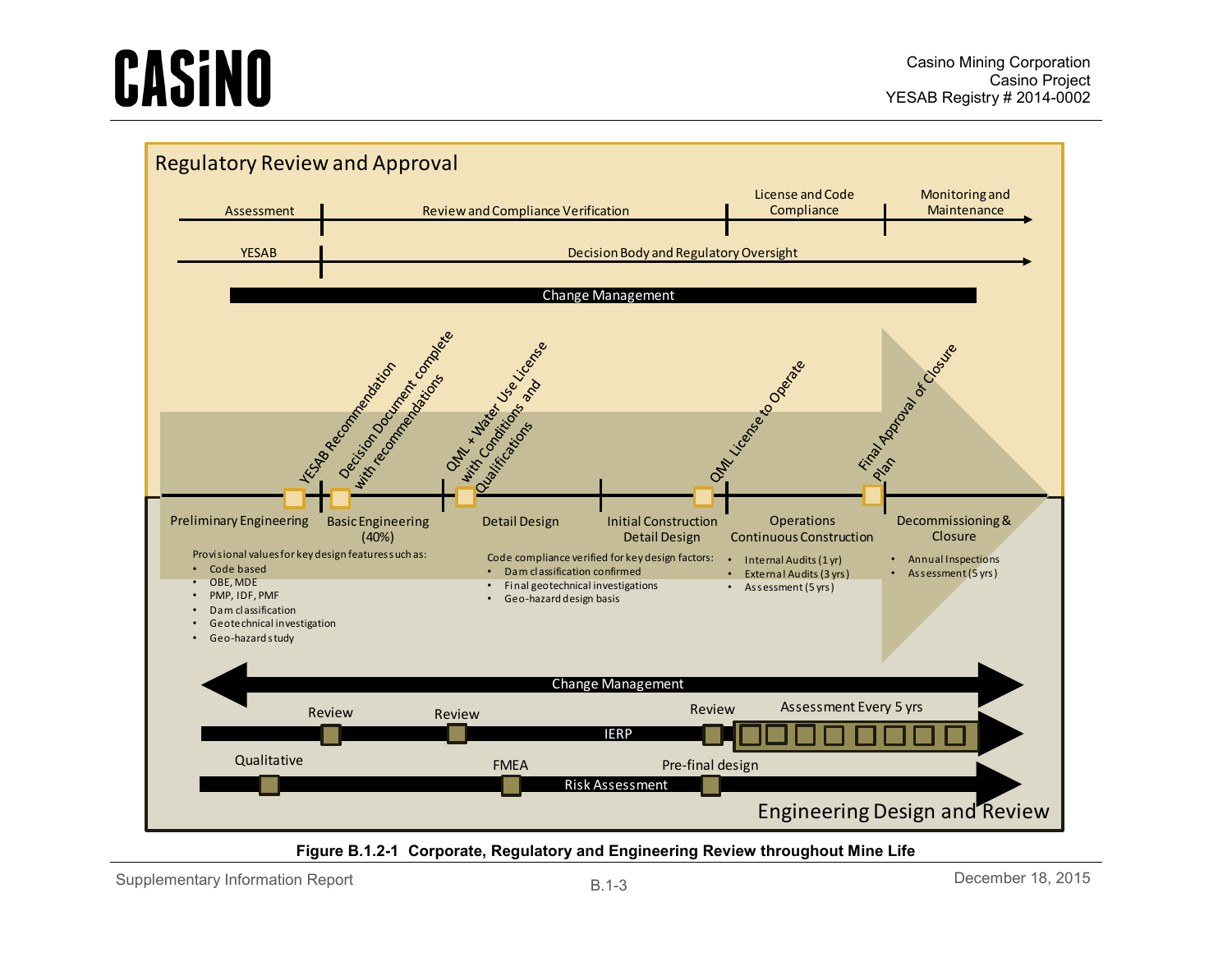#### <span id="page-4-0"></span>B.1.3 GENERAL PRINCIPLES OF THE ASSESSMENT PROCESS

CMC recognizes and values the YESAB assessment process and the importance of this process in protecting the environmental and socio-economic values of all residents of the Yukon. The process provides valuable input to CMC for consideration as the project moves through successive stages of development.

A common understanding of what constitutes assessment and what information is required to support the assessment process is essential for this process to be effective for the proponent, YESAB, the Yukon Territory, and more broadly, Canada.

The general purpose and intent of the assessment process, as described in various jurisdictions, is an early stage project development process that is intended to predict the potential environmental impacts, environmental impact mitigation strategies, and socio-economic benefits of a given project to assess the trade-offs and balancing of interests to arrive at a judgement as to the overall merit of the proposed project in the interest of the community at large and to make a recommendation that the project, on its merits, should or should not proceed to subsequent detailed regulatory reviews and potential development.

This general assessment philosophy mirrors the principles expressed to CMC by YESAB, portrayed on the YESAB website, and conveyed in documents such as *Dam Guide: Design Expectation and Required Information* (YESAB and Yukon Environment, 2012) and the *Proponents Guide to Information Requirements for Executive Committee Project Proposal Submissions* (YESAB, 2005). It is clear from these documents and communications that there is an understanding and recognition within YESAB that projects undergo an evolution from the conceptual or preliminary design phase through basic and detailed engineering, course of construction verification and modification, and finally documentation of the as-built project. It is also evident that the information needs and the availability of information pertinent to the operational phase and post-operational phase have a timeline distinct from the design and construction phases. *The Dam Guide: Design Expectation and Required Information*, for example, recognizes that the level of design, data, and supporting information available and required for review varies at each distinct stage. The assessment process is part of a broader regulatory review framework.

#### <span id="page-4-1"></span>B.1.4 REGULATORY REVIEW FRAMEWORK

CMC recognizes that project review and approval requires meeting the requirements of a multi-stage regulatory process (as illustrated in [Figure B.1.2-1\)](#page-3-0), including:

- **Environmental Assessment:** After screening and/or review (during which there are additional information request opportunities), the Project would only be allowed to proceed subject to specified terms and conditions to mitigate any adverse environmental or socio-economic effects. A conceptual level of design information is generally appropriate for the environmental assessment stage (see *Dam Guide – Design Expectations and Required Information* discussed below).
- **Decision Bodies:** The decision bodies must consider the recommendations resulting from the environmental assessment under the YESAB and issue a Decision Document determining whether the project should be allowed to proceed, subject to meeting terms and conditions for the mitigation of any potential adverse environmental or socio-economic effects. If the decision bodies allow the project to proceed under the terms and conditions of a Decision Document, then regulatory agencies such as the Yukon Water Board (YWB) and the Yukon Government Department of Energy, Mines and Resources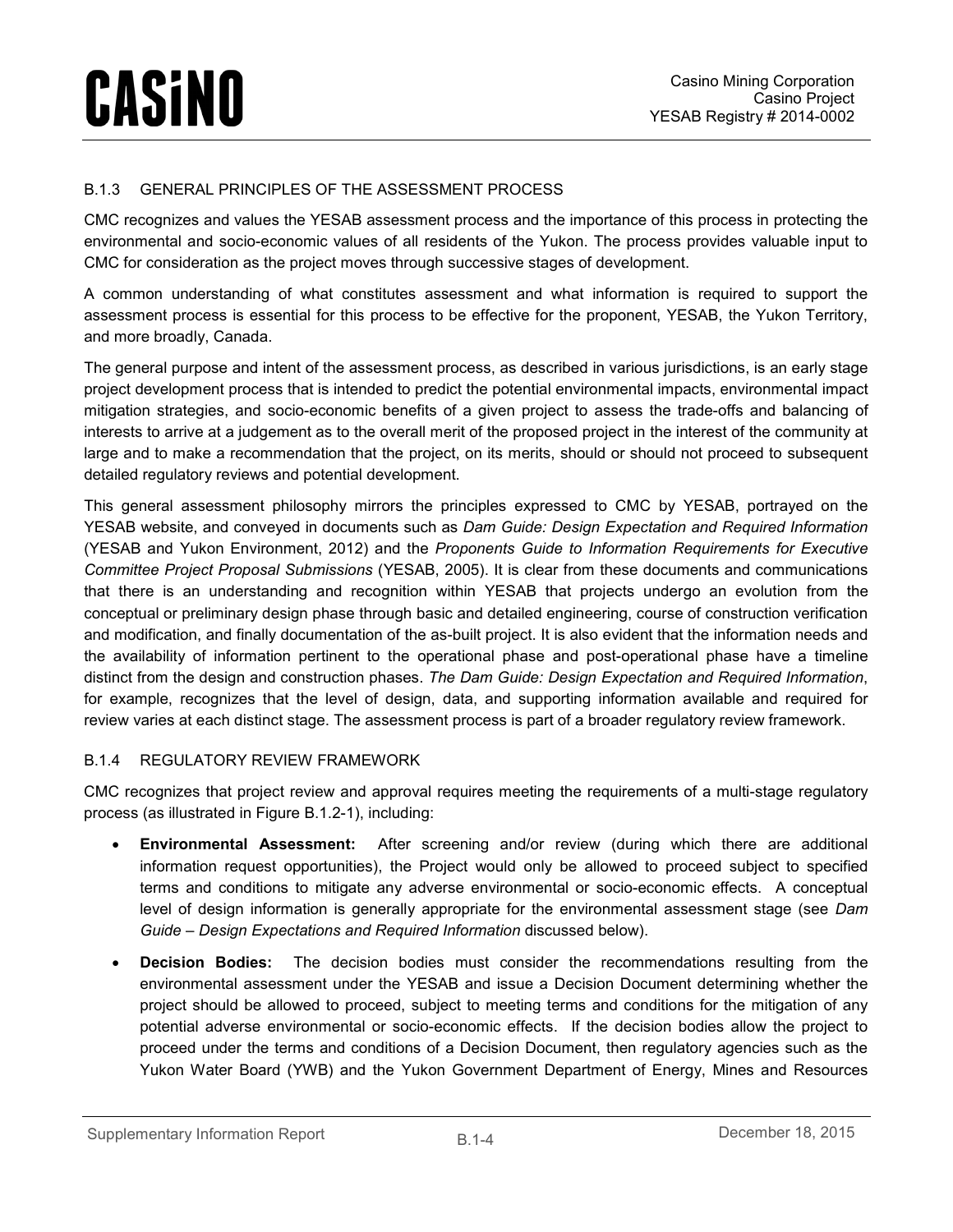(EMR), and CMC, as the proponent, will be required to implement the terms and conditions of the Decision Document in any licences or other regulatory authorizations.

- **Application for a Quartz Mining Licence (QML) under the Quartz Mining Act:** *The Plan Requirement Guidance for Quartz Mining Projects*, August 2013, is applicable to applications for a QML. While a public hearing is not required, the application for a QML will be reviewed and considered in detail by EMR. Again, more detailed design information will be required from CMC, as the proponent, to support the application for a QML.
- **Application for a Type A Water Licence to the YWB:** Under the terms of the Waters Act, the YWB must not issue a Water Licence unless the proponent satisfies the YWB that any waste that would be produced will be treated and disposed of in a manner that is appropriate to the maintenance of water quality standards, and effluent standards considered acceptable by the YWB for the protection of water quality. The YWB must hold a public hearing for a Type A Water Licence. More detailed design information will be required from CMC, as the proponent, to support the application for a Water Licence.

The Water Licence and the QML, if issued, will each include detailed terms and conditions requiring submission of final design drawings and as-built drawings for review before commencing construction and operation of a project.

Guidelines and information requirements issued in relation to the YESAB process, the licencing application processes under the Waters Act and the Quartz Mining Act, and the terms of Quartz Mining Licences and Water Licences, provide for increased levels of design information as a project moves through the process.

One such example, is *The Dam Guide – Design Expectations and Required Information*, issued by YESAB and Yukon Environment, which indicates as follows with respect to design information:

- Generally, a conceptual level of design information is appropriate for the assessment stage. The greater the potential effects/risks of a dam, or effects related to its potential failure, the more detailed the information will need to be (Dam Guide, page 4). We acknowledge that the dam proposed for the Casino Project is a significant structure, but its design will be subject to detailed review at the licence application stage and the regulatory compliance stage, we ask that YESAB take into account the progression from conceptual design, to preliminary design, and ultimately to final design, within the regulatory processes and authorities in Yukon.
- Regulatory agencies (such as the YWB or the MEMR) require more detailed design information. The YWB and the EMR will require preliminary designs of infrastructure as part of licence applications (Dam Guide, pages 5 and 6).
- The Quartz Mining Licence and the Water Licence will include terms and conditions requiring the filing of final design drawings and as-built design drawings for review prior to construction (Dam Guide, page 6).

EMR states as follows (website) with respect to the relationship between the environmental assessment process and the regulatory process:

*"The Yukon Government works with the proponent and YESAB on the integration of the assessment and regulatory requirements."*

Coordination between YESAB, EMR and the YWB should result in the appropriate level of engineering design being required at each stage of the environmental assessment, licencing, and regulatory compliance phases of the process.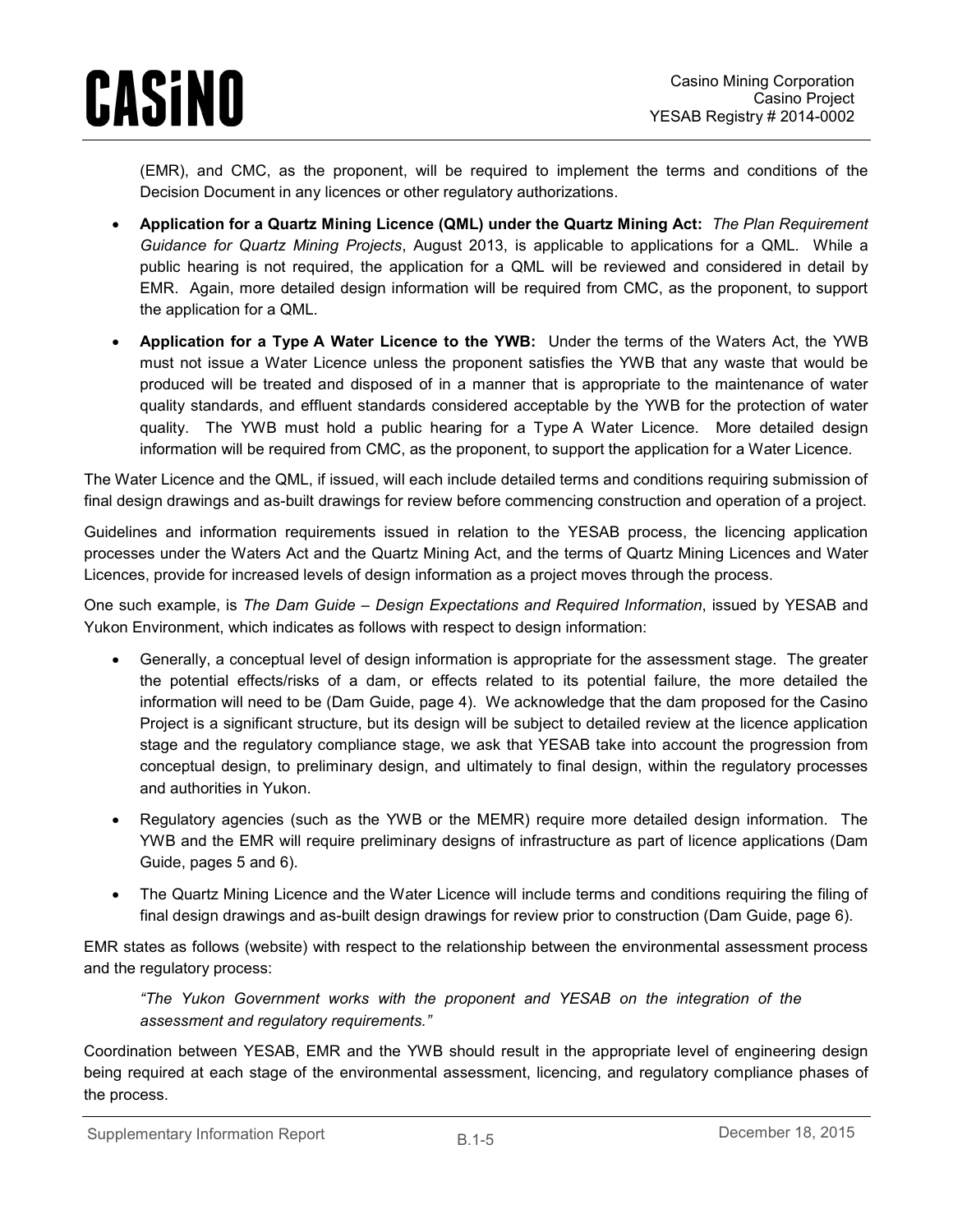Under the *Plan Requirement Guidance for Quartz Mining Projects*, August 2013, issued by the YWB and EMR, a Tailings Management Plan is required, including "design details for all facilities related to tailings storage and management", including tailings dams, tailings handling facilities and equipment, contaminated water management facilities, water treatment facilities, and surface water management facilities. Section 14.3 of the *Plan Requirement Guidance* specifies that:

*"Design and construction plans must account for site-specific conditions including adverse geotechnical conditions and extreme climatic events. Designs must demonstrate how the proposed facilities will meet the design criteria and that they will be stable both during construction and in the long term."* 

Designs for all tailings storage facilities must include, among others: foundation conditions; site preparation; construction quality assurance/quality control; stability and settlement analyses; construction schedules; surface water management; liner systems; borrow sources; soil storage; and access management.

The *YWB Information Package for Applicants for Type A and B Quartz Mining Undertakings*, February 2012, provides guidance with respect to the information requirements of the Water Board with respect to Type A Water Licences. These include, in Section 5.8:

*5.8 submit preliminary designs of site-specific project components of relevance to water use and waste deposition, including mining and mineral processing infrastructure, water management infrastructure, and mine waste emplacements. For clarity the Board considers that the preliminary design stage builds upon feasibility and/or conceptual studies required to determine the desirability of proceeding with a particular project. The objectives of preliminary designs submitted to the Board are:*

- *i. to provide evidence that the proposed project component can satisfy its desired function in the normal and extreme operational and environmental conditions it will be exposed to throughout the life cycle of the component; and*
- *ii. to show compliance with relevant standards or guidelines, including hazard or risk classifications that may apply to that class of infrastructure, whether that is for human health and safety or environmental protection.*

In our discussions with staff of YESAB, we have emphasized that the review process in Yukon, from environmental assessment through licence applications and into regulatory compliance under the terms of licences, contemplates that the design of project components will progress from conceptual design, to preliminary design, to final design.

Additionally, the Project will be subject to detailed regulatory review and conditions. As an example, with respect to fish and aquatic resources, compliance with the Fisheries Act, and DFO authorizations, will be required for activities such as watercourse crossings which may affect fish or fish habitat. Details respecting the protection of fish and fish habitat and the appropriate mitigation measures will be addressed at the regulatory stage to ensure protection. Similarly, the YWB has a mandate to ensure protection of water quality, and both the YWB and EMR have mandates to review and regulate structural components of the project.

As such, in our responses to certain information requests in SIR-A, and again in SIR-B, we have responded to certain requests for design information by indicating that preliminary designs and final designs will only be

Supplementary Information Report B.1-6 B.1-6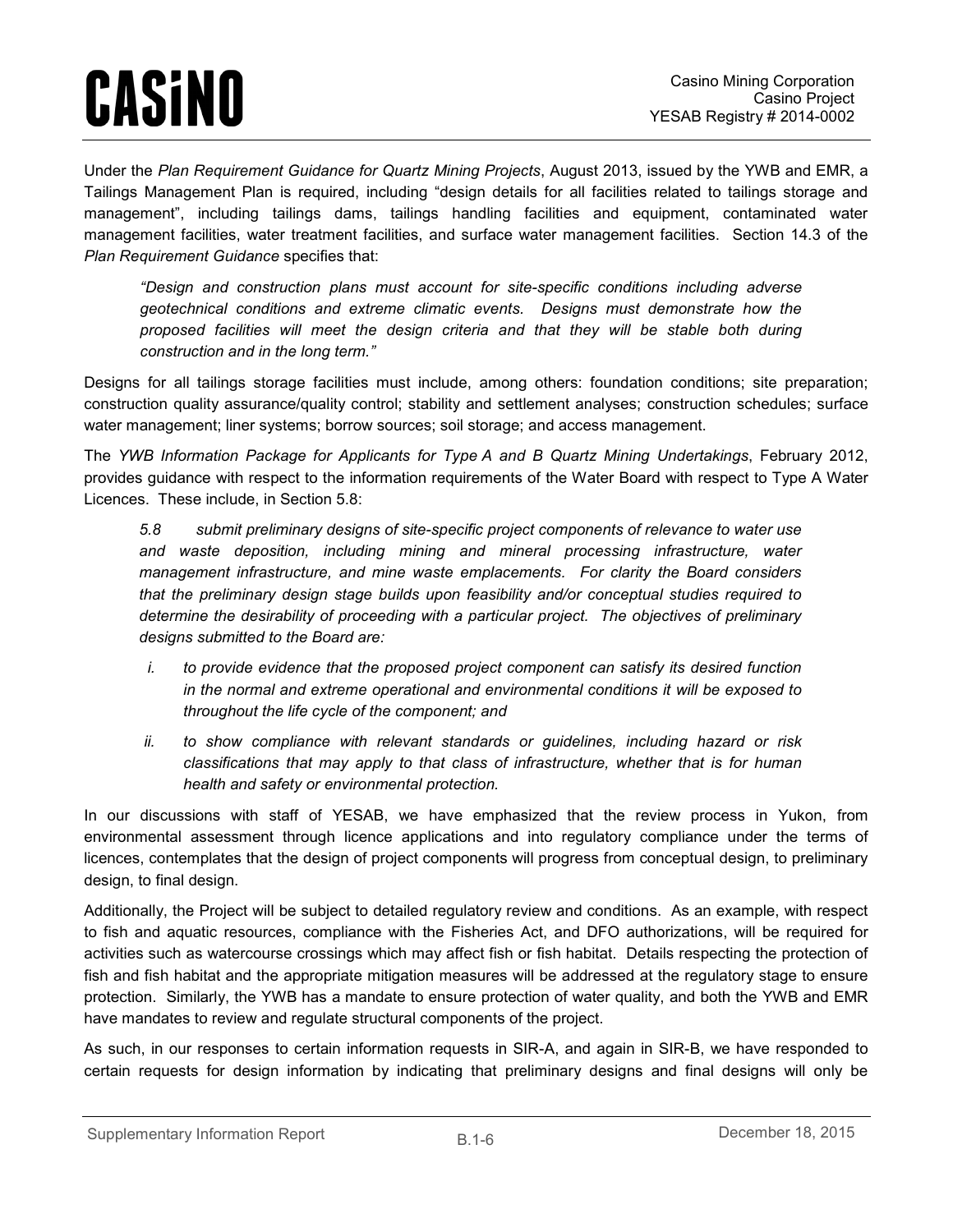available at the licence application stage and the licence compliance stage, and those designs will be subject to extensive review by the YWB and EMR, which each have regulatory authority and oversight.

#### <span id="page-7-0"></span>B.1.5 RESPONSES TO INFORMATION REQUESTS

In the process of responding to YESAB's requests for additional information, CMC has identified the following trends in those requests:

• **Consideration for the stage of project development:** CMC is providing information representative of the planned Casino Mine Project commensurate and appropriate with the stage of review. The purpose for presenting preliminary design information is to allow assessors to determine if the presented design meets the necessary environmental and socio-economic protection objectives of the YESAA and meets the expectations of the decision bodies with respect to modern mining operations. Detailed engineering needs to be based on the optimized design outcomes of the environmental and socio-economic assessment process.

In many instances, requests submitted in the ARR-2 require information that can only be developed in later stages of project development, such as detailed engineering or during the course of construction. As the project progresses through design, construction and into operations, it will undergo a number of reviews by regulatory agencies. Significant facilities, such as the HLF and TMF, will also be subject to review by external independent entities. These reviews will be detailed and continuous.

YESAB must take into consideration that the information to respond to certain requests is simply not available and cannot be obtained at this stage of project development.

• **Legislative over-reach and duplication:** There are many examples in the ARR-2 where information requested is a requirement for permitting and licensing of a particular facility or system subsequent to assessment under YESAA and will be provided at the appropriate time. The design, construction, and operation of such facilities or systems are the responsibility of other regulatory agencies and will be subject to separate regulatory review at a later stage of project development. The assessment stage should focus on the conceptual design and should assume the project will comply with the pertinent regulation.

CMC will provide the detailed requirements under all applicable Territorial and Federal Acts and Regulations when it submits the application for specific permits or licences. The final designs will be consistent with the Project design and environmental protection measures recommended by YESAB at the culmination of the YESAA process.

Information provided to date by CMC is based on conceptual and preliminary designs, information from test work or field investigations, and is consistent with early stage project development. There are many instances where the level and extent of the information provided goes well beyond what is typically provided for assessment purposes.

We ask that the Executive Committee take these regulatory stages into account in finding the appropriate balance and integration of the information required in the environmental assessment and subsequent regulatory requirements respectively.

In light of the above, CMC has attempted to respond to ARR-2 in the most fulsome manner, with the details and data available at this phase of project development. CMC will continue to provide information as requested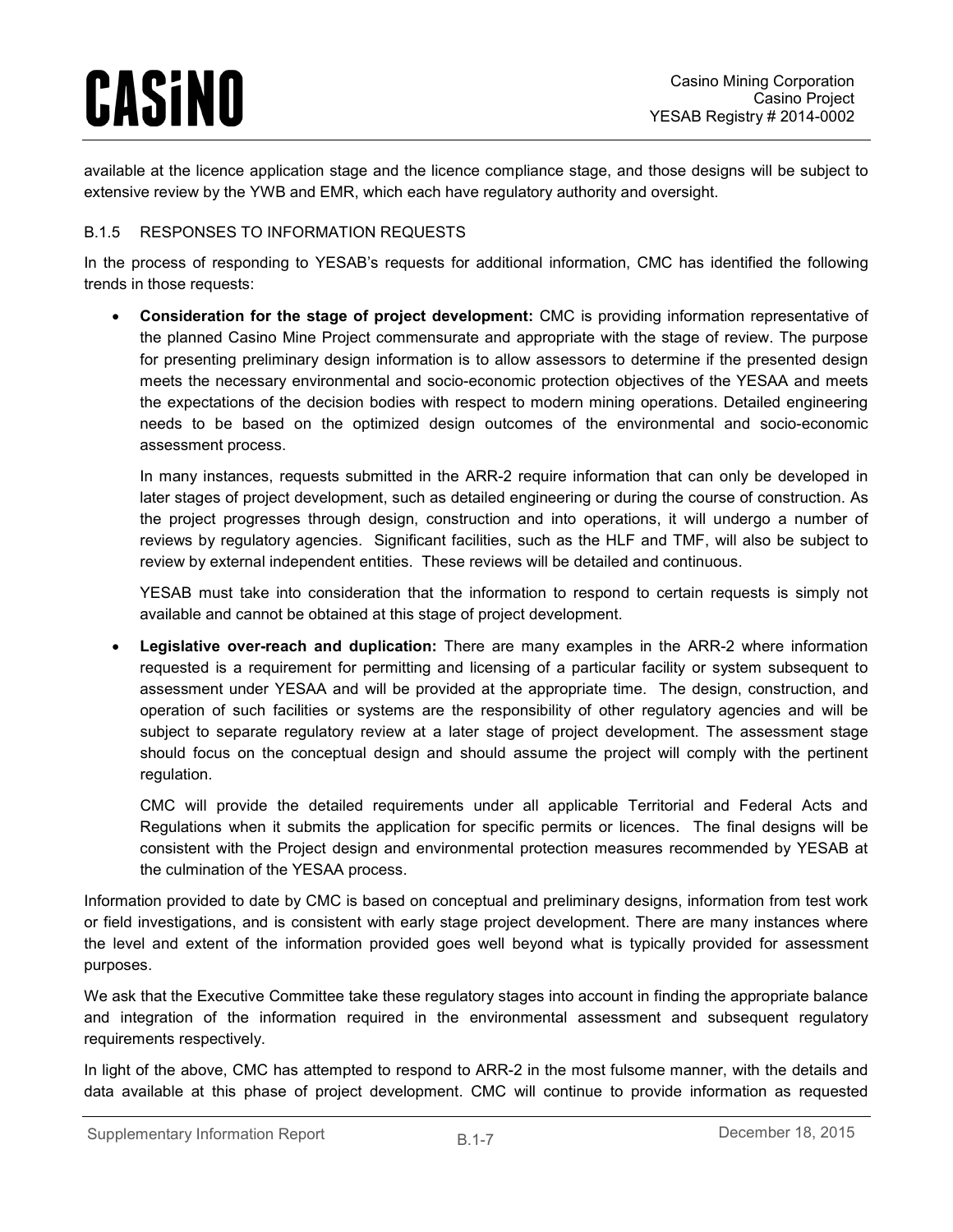throughout the Screening phase of the YESAB assessment to fulfill the needs of YESAB, decision bodies and interested persons participating in the assessment and looks forward to commencing the assessment process in a timely manner.

#### <span id="page-8-0"></span>B.1.6 ORGANIZATION OF THE SIR-B

The SIR-B consists of four volumes of information, 17 sections and numerous detailed technical appendices. In order to simplify the review process, the SIR-B has been laid out using the same structure as the Project Proposal and the SIR-A. The section names in the SIR-B have remained consistent (e.g., Section 7 – Water Quality) with the other submissions, but the letter "B" has been added as a prefix to all section numbers and appendices. By comparison, section numbers and appendices in the SIR-A were prefaced with the letter "A".

The purpose of the SIR-B is to provide supplementary information to support the initial risk assessment, and not to re-conduct the risk assessment process. Conclusions made regarding the significance of effects made in the Project Proposal are still applicable to the proposed Project.

For additional clarity, below is a Document Map of the SIR-B, which offers an "at a glance" directory of the material found in each section, within each volume, with their pertinent appendices. In addition, cumulative document maps which summarize the submissions for each volume throughout the Project Proposal, SIR-A and SIR-B are also provided below to help simplify the review process.

#### <span id="page-8-1"></span>B.1.7 SUMMARY OF CHANGES TO THE PROJECT PROPOSAL

No changes to the Project Proposal have been made based on the information provided in the SIR-B.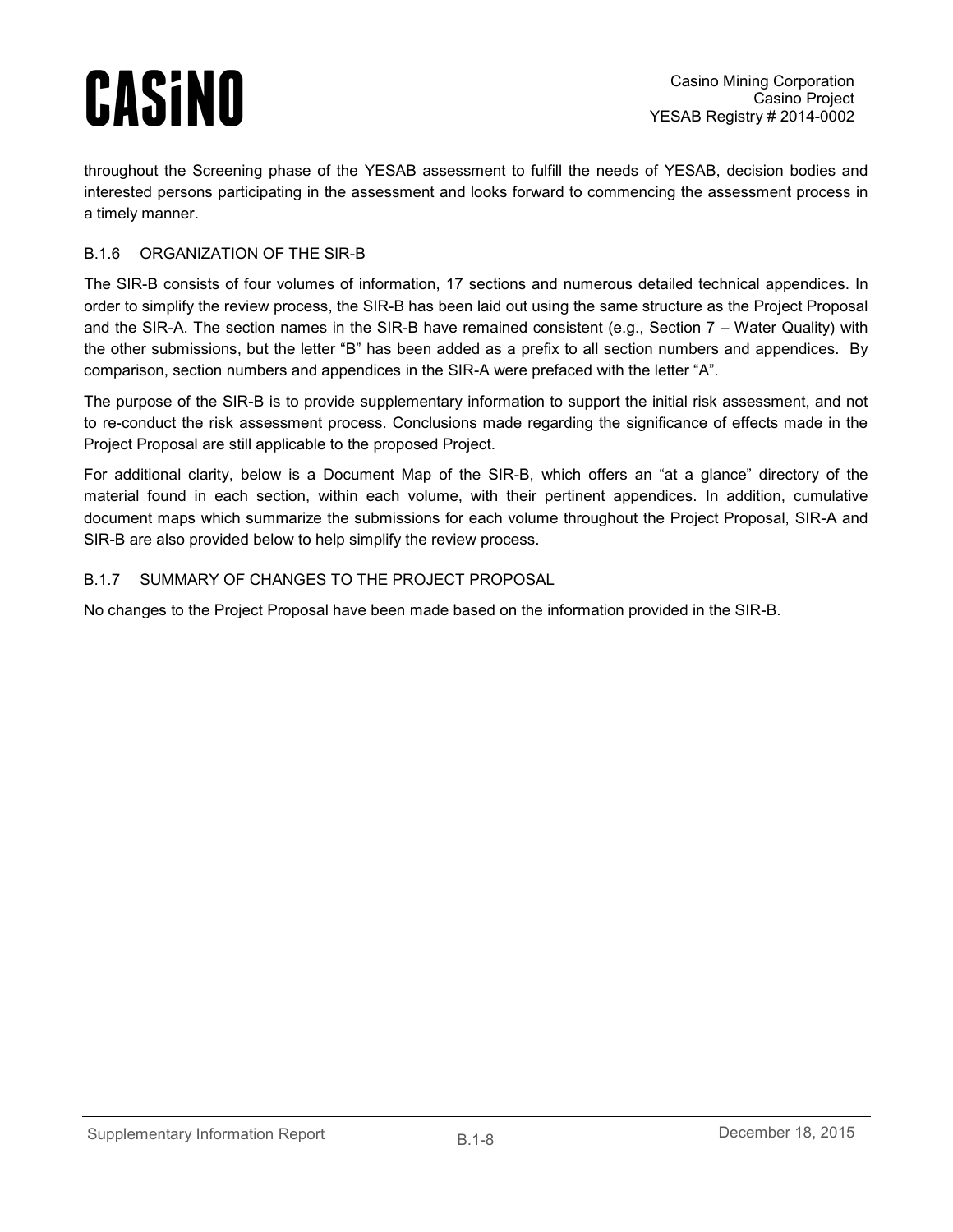#### VOLUME B.I: PROJECT INTRODUCTION & OVERVIEW VOLUME B.II: BIOPHYSICAL VALUED COMPONENTS VOLUME B.IV: ADDITIONAL **YESAA** REQUIREMENTS VOLUME B.III: SOCIO-ECONOMIC VALUED **COMPONENTS** Introduction **Example 19 E.6** Terrain Features **Example 19.14 Employability B.16** Community Vitality **B.15** Economic Development and Business Sector **B.18** Cultural Continuity **B.2** First Nations and Community Consultation **B.4** Project Description **B.IA** Concordance Table to the Executive Committee's Request for Supplementary Information B.4A Guide to the Management of the Casino Tailings Facility B.4B Mine Waste Management Alternatives Assessment **B.21** Accidents and Malfunctions **B.24** Conclusions **B.25** References **B.18A** Heritage Resource Management Plan **B.7** Water Quality **B.8** Air Quality **B.9** Noise **B.10** Fish and Aquatic **B.7A** Surface WQ Statistics **B.8A** Air Quality Results (digital) **B.6A** Tables and Figures from Appendix 6E **B.1** Introduction **B.14** Employability

Resources

**B.11** Rare Plants and Vegetation Health

**B.12 Wildlife** 

- B.4C Tailings Management Facility Dam Breach Inundation Study
- **B.4D** Tailings Management Operation, Maintenance and Surveillance Manual
- B.4E 2014 and 2015 Geotechnical Testing of Leach Ore
- B.4F Ore Characterization
- B.4G Review and Updates to the Conceptual Wetland Water Treatment Design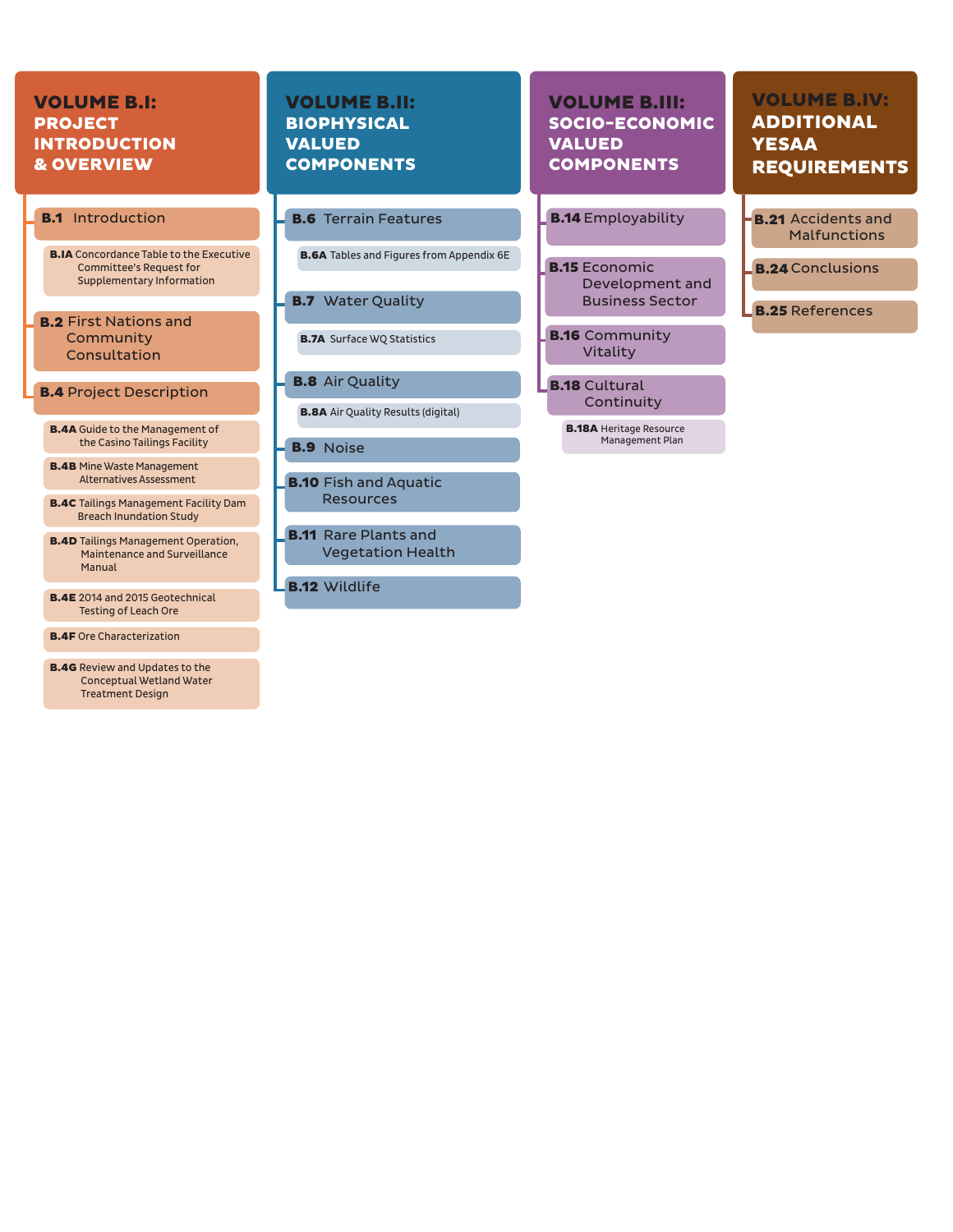#### PROJECT INTRODUCTION & OVERVIEW



Cumulative Effects Assessment List

#### A.1 Introduction

A.1A Concordance Table to the Executive Committee's Request for Supplementary Information

A.2 First Nations and **Community** Consultation

A.2A Traditional Knowledge Bibliography

#### **A.3 Project Location**

#### A.4 Project Description

A.4A Tailings Management Facility Construction Material Alternatives

A.4B Information on Alternative Access Road Alignments

A.4C Feasibility Design of the Heap Leach Facility

A.4D Report on the Feasibility Design of the Tailings Management Facility

A.4E Results of Additional Lab Testing of Leach Ore

A.4F Waste Storage Area and Stockpiles Feasibility Design

A.4G Updated Hydrometeorology Report

A.4H Cold Climate Passive Treatment Systems Literature Review

A.4I Open Pit Geotechnical Design

A.4J Laboratory Evaluation of the SO<sub>2</sub>/Air and Peroxide Process

A.4K Metal Uptake in Northern Constructed Wetlands

A.4L Revised Tailings Management Facility Seepage Assessment

A.4M Processing Flow Sheets

A.4N Scoping Level Assessment of Casino Property

A.4O Advanced Metallurgical Assessment of the Casino Copper Gold Project

A.4P Production of Environmental Tailings Samples for the Casino Deposit

A.4Q Mine Site Borrow Materials Assessment Report

A.4R Report on Laboratory Geotechnical Testing of Tailings Materials

A.5 Effects Assessment Methodology

| <b>VOLUME B.I:</b><br>(December 2015)                                                                                |
|----------------------------------------------------------------------------------------------------------------------|
| <b>B.1</b> Introduction                                                                                              |
| <b>B.IA</b> Concordance Table to the Executive<br><b>Committee's Request for</b><br><b>Supplementary Information</b> |
| <b>B.2</b> First Nations and<br>Community<br>Consultation                                                            |
|                                                                                                                      |
| <b>B.4</b> Project Description                                                                                       |
| <b>B.4A</b> Guide to the Management of<br>the Casino Tailings Facility                                               |
| <b>B.4B</b> Mine Waste Management<br><b>Alternatives Assessment</b>                                                  |
| <b>B.4C</b> Tailings Management Facility Dam<br><b>Breach Inundation Study</b>                                       |
| <b>B.4D</b> Tailings Management Operation,<br>Maintenance and Surveillance<br>Manual                                 |
| <b>B.4E</b> 2014 and 2015 Geotechnical<br><b>Testing of Leach Ore</b>                                                |

itive

**B.4F** Ore Characterization

**B.4G** Review and Updates to the Conceptual Wetland Water Treatment Design

#### Volume Summary 48 reports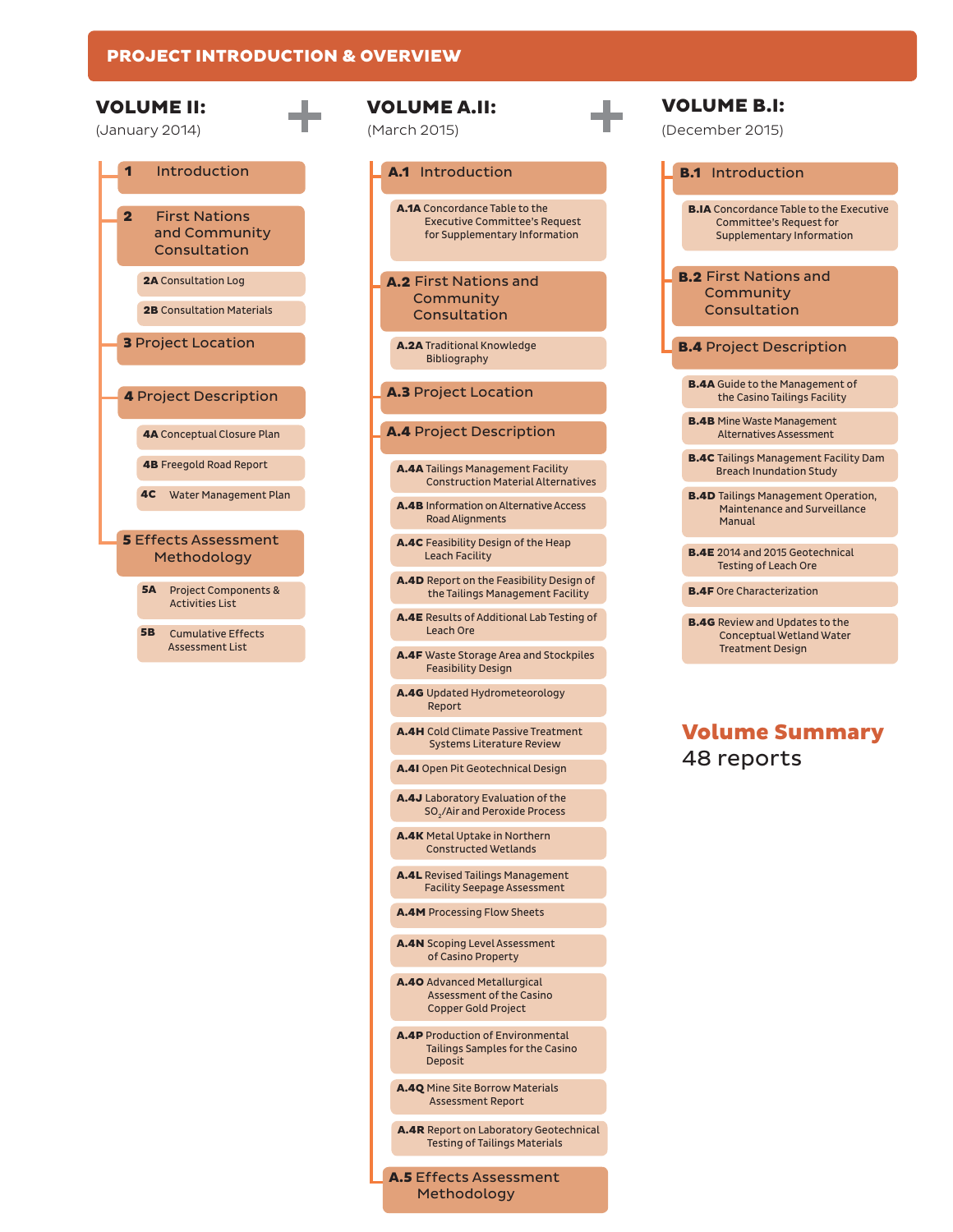A.6

A.7

A.8

A.9

A.10

A.11



|             | <b>ILUME A.III:</b><br>rch 2015)                                                                                       | VOLUME B.II:<br>(December 2015)                      |
|-------------|------------------------------------------------------------------------------------------------------------------------|------------------------------------------------------|
|             | <b>A.6</b> Terrain Features                                                                                            | <b>B.6</b> Terrain Feature                           |
|             | 1.7 Water Quality                                                                                                      | <b>B.6A</b> Tables and Figures fro                   |
|             | A.7A Variability Water Balance Model<br>Report                                                                         | <b>B.7</b> Water Quality                             |
|             | A.7B Water Quality Predictions Report                                                                                  | <b>B.7A</b> Surface WQ Statistics                    |
|             | A.7C Potential Effects of Climate Change on<br>the Variability Water Balance                                           | <b>B.8</b> Air Quality                               |
|             | <b>A.7D</b> Updated Appendix B5 to Appendix 7A                                                                         | <b>B.8A</b> Air Quality Results (di                  |
|             | A.7E 2008 Environmental<br><b>Studies Report: Final</b>                                                                | <b>B.9</b> Noise                                     |
|             | A.7F The Effect of Acid Rock Drainage on<br><b>Casino Creek</b>                                                        | <b>B.10</b> Fish and Aquati                          |
|             | A.7G Toxicity Testing Reports                                                                                          | Resources                                            |
|             | <b>A.7H</b> Appendix A2 to Casino Waste Rock<br>and Ore Geochemical Static Test As-<br>sessment Report: Cross-Sections | <b>B.11</b> Rare Plants and<br><b>Vegetation Hea</b> |
| <b>A.7I</b> | Casino Kinetic Testwork 2014 Update<br>for Ore, Waste Rock and Tailings                                                | <b>B.12 Wildlife</b>                                 |
|             | A.7J Preliminary Risk Assessment Metal<br>Leaching and Acid Rock Drainage                                              |                                                      |
|             | A.7K Casino Mine Site Borrow Sites<br><b>ML/ARD Potential</b>                                                          | <b>Volume Sumr</b>                                   |
|             | A.7L Casino Geochemical Source Term<br>Development: Appendix B                                                         | 67 reports                                           |
|             | A.7M 2013-2014 Groundwater Data Report                                                                                 |                                                      |
|             | <b>A.7N</b> Extension of Numerical<br>Groundwater Modelling to include Dip<br><b>Creek Watershed</b>                   |                                                      |
|             | <b>A.8 Air Quality</b>                                                                                                 |                                                      |
|             | A.8A Emissions Inventory for<br><b>Construction and Operations</b>                                                     |                                                      |
|             | <b>1.9</b> Noise                                                                                                       |                                                      |
|             | .10 Fish and Aquatic<br><b>Resources</b>                                                                               |                                                      |
|             | A.10A Updated Fish Habitat Offsetting Plan                                                                             |                                                      |
|             | A.10B Fish Habitat Evaluation: Instream<br><b>Flow and Habitat Evaluation</b><br>Procedure Study                       |                                                      |
|             | <b>.11</b> Rare Plants and<br><b>Vegetation Health</b>                                                                 |                                                      |

#### A.12 Wildlife

A.12A Wildlife Mitigation and Monitoring Plan V.1.2.

A.12B Wildlife Baseline Report V.2.

A.12C Moose Late Winter Habitat Suitability Report

### d ealth

res

from Appendix 6E

itic

(digital)

### nmary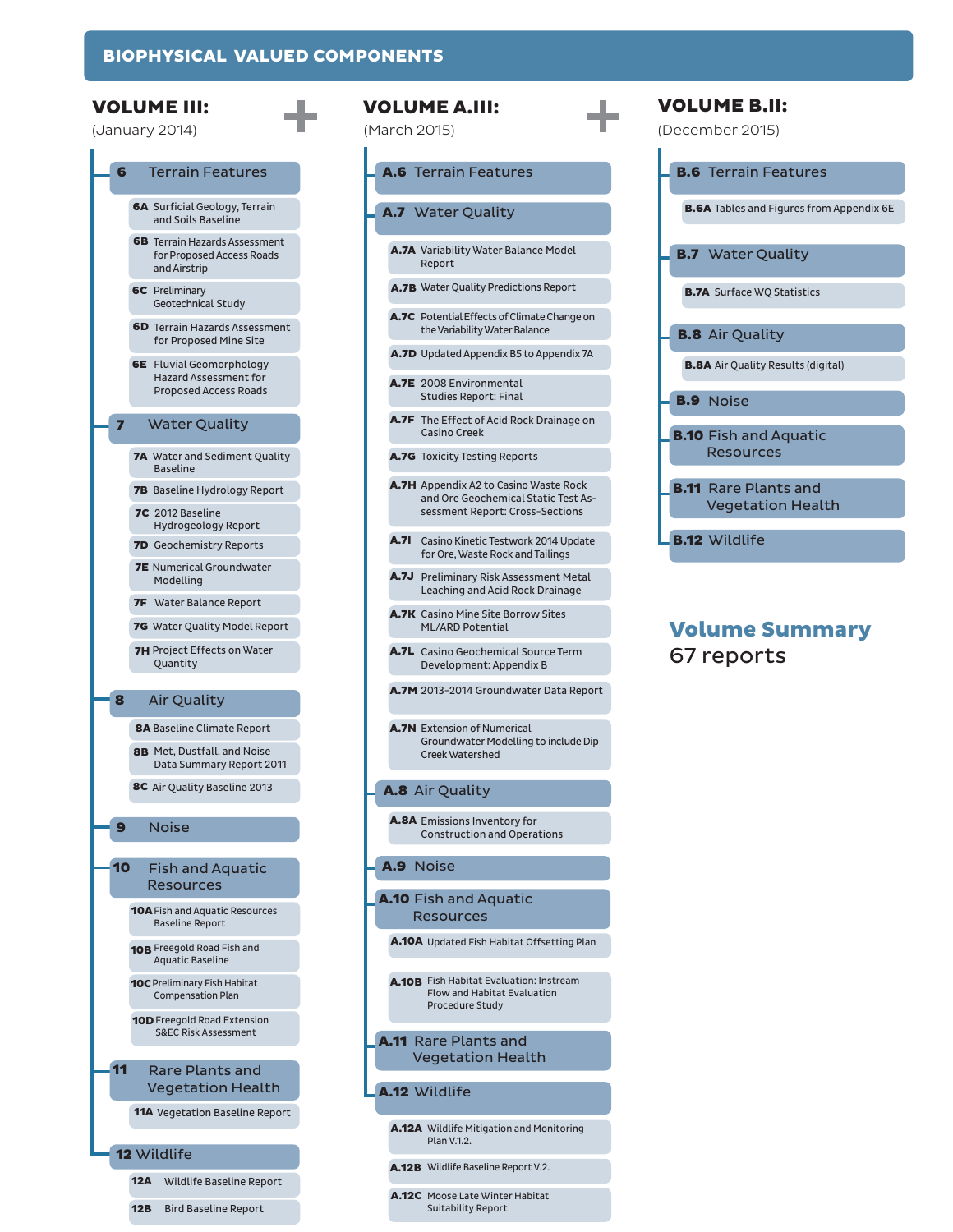#### SOCIO-ECONOMIC VALUED COMPONENTS



| A.13 Employment and<br>Income                                     |
|-------------------------------------------------------------------|
| A.13A Economic Impacts of the<br><b>Casino Mine Project</b>       |
| A.14 Employability                                                |
| <b>A.15</b> Economic<br>Development and<br><b>Business Sector</b> |
| A.16 Community<br>Vitality                                        |
| <b>A.17</b> Community<br>Infrastructure and<br><b>Services</b>    |
| A.18 Cultural<br>Continuity                                       |
| <b>A.18A Heritage Resources</b><br><b>Assessment Areas</b>        |
| A.18B Heritage Sites Summary                                      |
| <b>A.19 Land Use</b><br>and Tenure                                |

| VOLUME B.III:<br>(December 2015)                                  |
|-------------------------------------------------------------------|
| <b>B.14</b> Employability                                         |
| <b>B.15</b> Economic<br>Development and<br><b>Business Sector</b> |
| <b>B.16</b> Community<br>Vitality                                 |
| <b>A.18 Cultural</b><br>Continuity                                |
| <b>B.18A</b> Heritage Resource<br>Management Plan                 |
|                                                                   |

### Volume Summary 26 reports